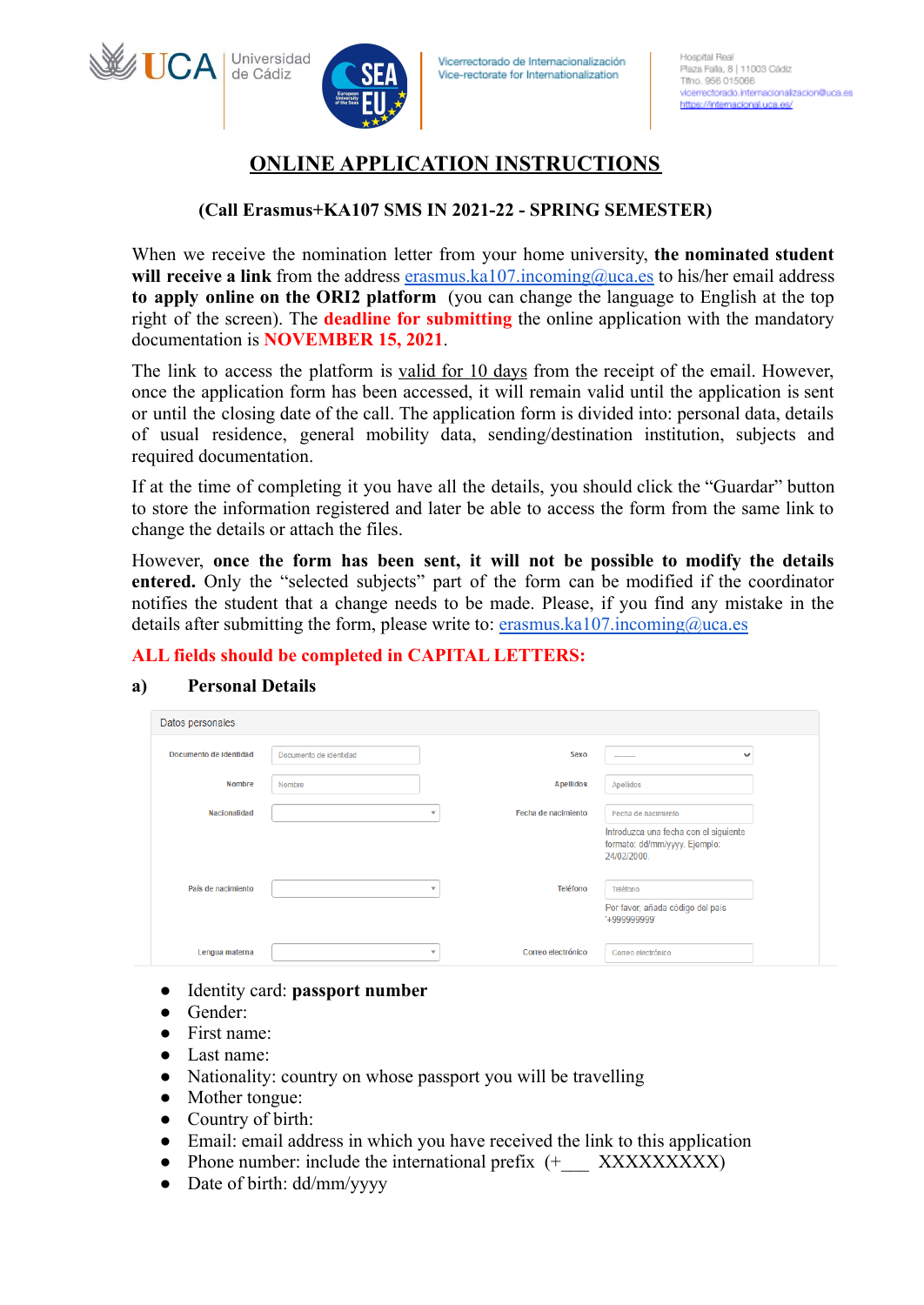

# **b) Details of usual residence:**

| Datos de residencia habitual |           |                                           |               |  |
|------------------------------|-----------|-------------------------------------------|---------------|--|
| <b>Municipio</b>             | Municipio | Dirección                                 | Dirección     |  |
| País                         |           | Código postal<br>$\overline{\phantom{a}}$ | Código postal |  |
|                              |           |                                           |               |  |

- City:
- Address: include home address
- Postal code:
- Country: home country

# **c) General mobility details:**

| Nivel de estudios del alumno      | $\checkmark$<br>---------                                                                          | Área de<br>conocimiento | $\checkmark$<br>---------                                                            |
|-----------------------------------|----------------------------------------------------------------------------------------------------|-------------------------|--------------------------------------------------------------------------------------|
| Fecha de inicio                   | Fecha de inicio                                                                                    | Fecha de fin            | Fecha de fin                                                                         |
|                                   | Introduzca una fecha con el siguiente<br>formato: dd/mm/yyyy. Ejemplo:<br>24/02/2000               |                         | Introduzca una fecha con el siguiente<br>formato: dd/mm/yyyy. Ejemplo:<br>24/02/2000 |
| <b>Estamento</b>                  | <b>Alumnos</b><br>◡                                                                                |                         |                                                                                      |
| Nivel de español                  | $\checkmark$<br>---------                                                                          | Nivel de ingles         | $\checkmark$<br>---------                                                            |
| Idioma principal de aprendizaje   | $\checkmark$<br>---------                                                                          |                         |                                                                                      |
| Participacion previa en Erasmus o | Participacion previa en Erasmus o Erasmu                                                           |                         |                                                                                      |
| Erasmus+                          | Numero de meses de participacion<br>previa en Erasmus o Erasmus+ en el<br>mismo nivel de estudios. |                         |                                                                                      |

- Student's level of study:
	- ISCED 6 First Cycle. Bachelor's Degree (BA)
	- ISCED 7 Second Cycle. Master's Degree (MA)
	- ISCED 8 Third Cycle. Doctorate (PhD)

**DO NOT CHOOSE** Short cycle (ICED 5), or Not Elsewhere classified (ICED 9).

- Field of knowledge: choose the field of knowledge at your home university. You should choose a field with **4 digits** (e.g. 0111 – Educational Science, **NOT** 011 Education)
- **Start date**: 07/02/2022
- **End date:** 28/06/2022 (Bachelor and Master's Degree) o 06/07/2022 (PhD)
- Class: Students
- Level of Spanish: From A1 to C2 (when the applicant has the language as a mother tongue and is studying at university, it is recognised as C2)
- Level of English: From A1 to C2 (when the applicant has the language as a mother tongue and is studying at university, it is recognised as C2)
- Main language of instructions at UCA: **"Spanish"** (Although the University of Cadiz is expanding its offer in English, the official language is Spanish, therefore this language should be used)
- Previous participation in Erasmus or Erasmus+ **"0"**.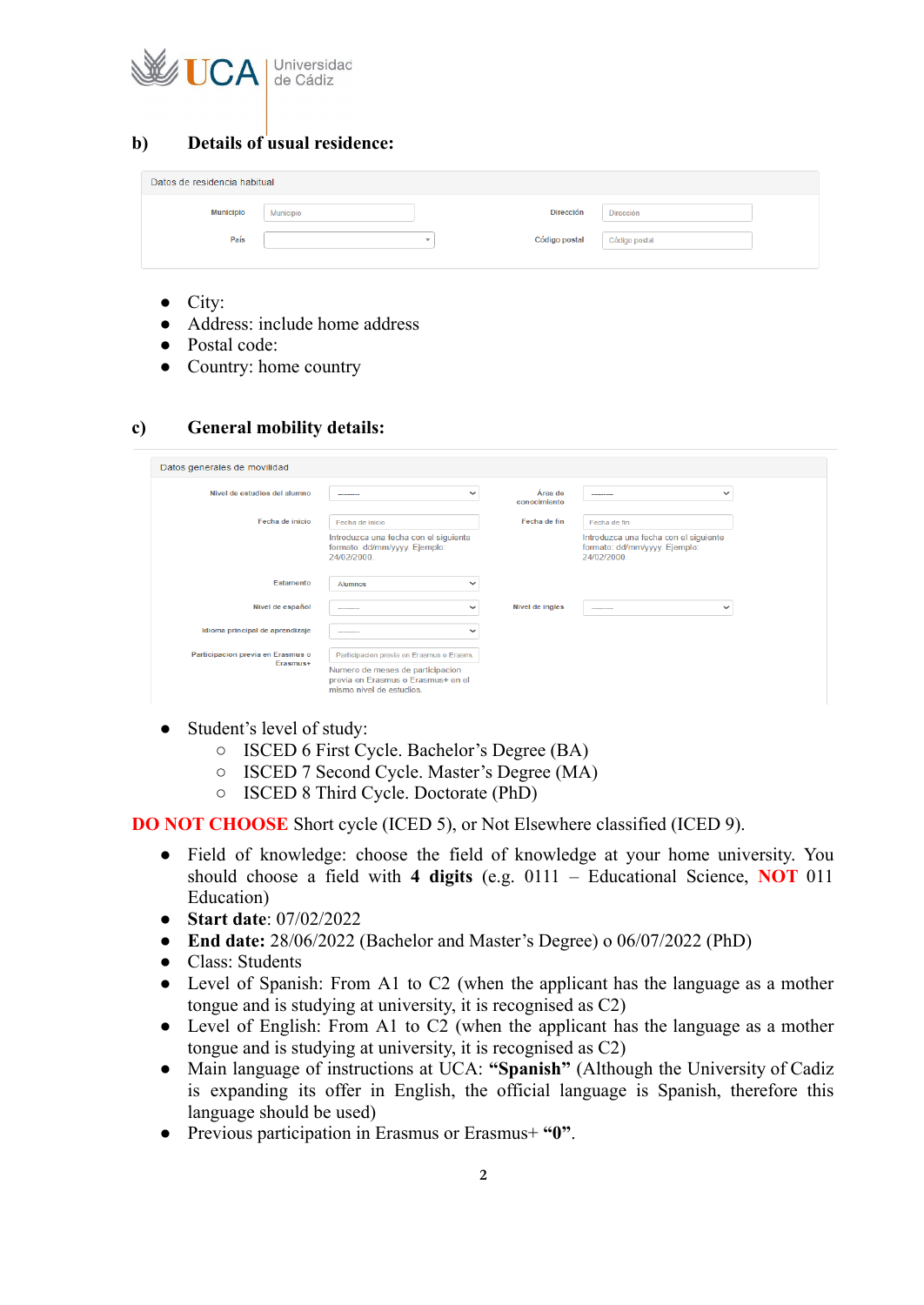

# **d) Home institution**

| Institución de origen                            |                               |                  |                          |
|--------------------------------------------------|-------------------------------|------------------|--------------------------|
|                                                  | Contrato<br><b>CONTRACTOR</b> |                  | $\overline{\phantom{a}}$ |
| Persona de contacto en la institución de origen: |                               |                  |                          |
| <b>Nombre</b>                                    | Nombre                        | <b>Apellidos</b> | Apellidos                |
| Correo electrónico                               | Correo electrónico            | Teléfono         | Teléfono                 |

- Agreement: enter the name of your home university in the search engine.
- First name of contact person at home university:
- Last name of contact person at home university:
- Email address of contact person at home university:
- Phone number of contact person at home university:  $(+)$  XXXXXXXXXX)

#### **e) Host institution**

| Institución de destino                         |                          |  |
|------------------------------------------------|--------------------------|--|
| Coordinador de centro/unidad<br>administrativa | $\overline{\phantom{a}}$ |  |
| <b>Email del coordinador</b>                   | Teléfono del coordinador |  |

• Facult Coordinator: click on the following link and you will find all the coordinators of the Faculties/Schools divided by Campus (Cádiz, Puerto Real, Jerez de la Frontera and Algeciras): [Factsheet UCA](https://old-ori.uca.es/wp-content/uploads/2020/01/Fact-Sheet3.pdf)

#### **g) Required documentation**

| Documentación requerida<br>(suba los documentos sólo cuando vaya a enviar definitivamente la solicitud)       |                                                                                                                                                                             |
|---------------------------------------------------------------------------------------------------------------|-----------------------------------------------------------------------------------------------------------------------------------------------------------------------------|
| <b>Fichero Pasaporte</b><br>Fichero Acreditación de Nivel de Idiomas (un documento pdf con todos los idiomas) | Sólo documentos PDF de máximo 5MB.<br>Seleccionar archivo   Ningún archivo seleccionado<br>Ningún archivo seleccionado<br>Seleccionar archivo   Ningún archivo seleccionado |

Please attach the required documents in the online form:

- **Passport file:** Attach a copy of your passport.
- **Language level accreditation file (a PDF with all languages):** include in the same document the certificate of minimum B1 level of Spanish of the Common European Framework of Reference for Languages (CEFR) or a copy of the passport for those students whose mother tongue and/or study programme at their home university is Spanish; as well as the accreditation and the level of language according to the access requirements of the selected subjects.

In the event Bachelor and Master students does not have the Spanish level B1 language accreditation at the time of applying for the mobility, he/she should sign a commitment of obtention of a minimum level B1 before starting the semester (download template at the website of the call: <https://internacional.uca.es/21-22-erasmus-ka107-sms-in/>)